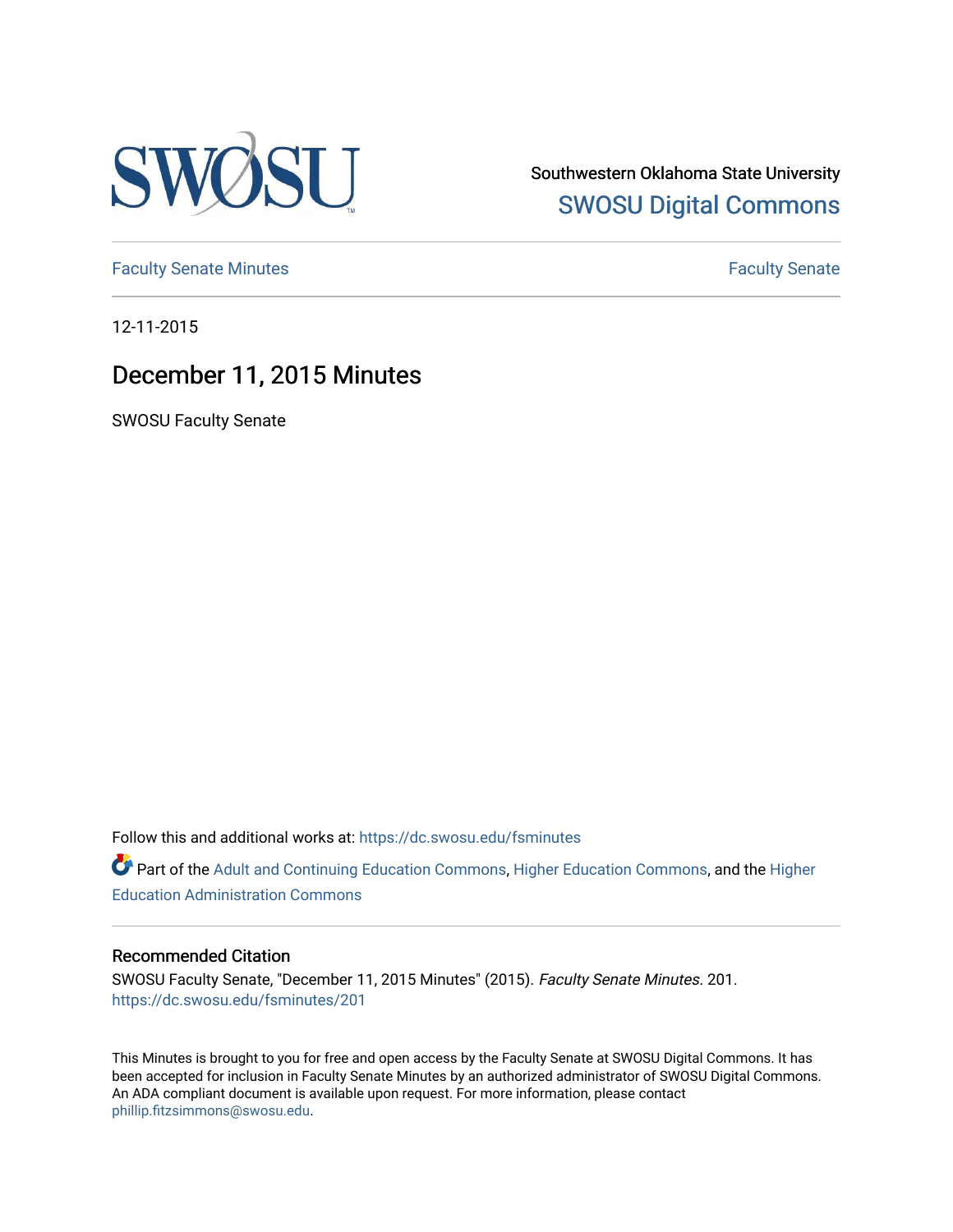## SWOSU Faculty Senate

## December 11, 2015 Approved Minutes

I. **Call to Order**: Faculty Senate President Jared Edwards called the meeting to order at 2:03 pm in HEC 201.

II. **Establishment of a Quorum**: The following members were in attendance: Tammy Blatnick, John Bradshaw, Krista Brooks, Ric Baugher (for Brad Bryant), Lisa Castle, Dayna Coker (at Sayre), Tommye Davis (at Sayre), Sophia Lee (for Stacey DiPaolo), Jerry Dunn, Jared Edwards, Kristin Griffeath, Ryan Haggard, Edna Patatanian (for Tiffany Kessler), Sunu Kodumthara, Ron Koehn, Doug Linder, Jim Long, Scott Long, Kris Mahlock, Tom McNamara, Evette Meliza, Bo Pagliasotti, Cynthia Pena, Linda Pye, Les Ramos, Ann Russell, Lisa Schroeder, Amanda Evert (for Karen Sweeney), Marcy Tanner, Wayne Trail, Muatasem Ubeidat, Trisha Wald and Austin Cantrell (SGA Representative).

III. **Certification of Substitutes**: Edna Patatanian for Tiffany Kessler (Pharmacy), Amanda Evert for Karen Sweeney (Computer Science), Ric Baugher for Brad Bryant (Engineering Technology), Sophia Lee for Stacey DiPaolo (Music)

IV. **Approval of Minutes**: Minutes approved via a voice vote with no opposition.

#### V. **Announcements:**

- A. President Jared Edwards
	- 1. Executive Council Meeting of 12/7/15
		- *a) Budget*
			- (1) We reviewed how budget certification and automatic cuts work

(2) Executive Order—legal status vs. public relations matter

> (a) Our goal is to meet the spirit, not necessarily the letter of the order (implications for faculty were discussed)

*b) Private Calendar items—need to show all utilization*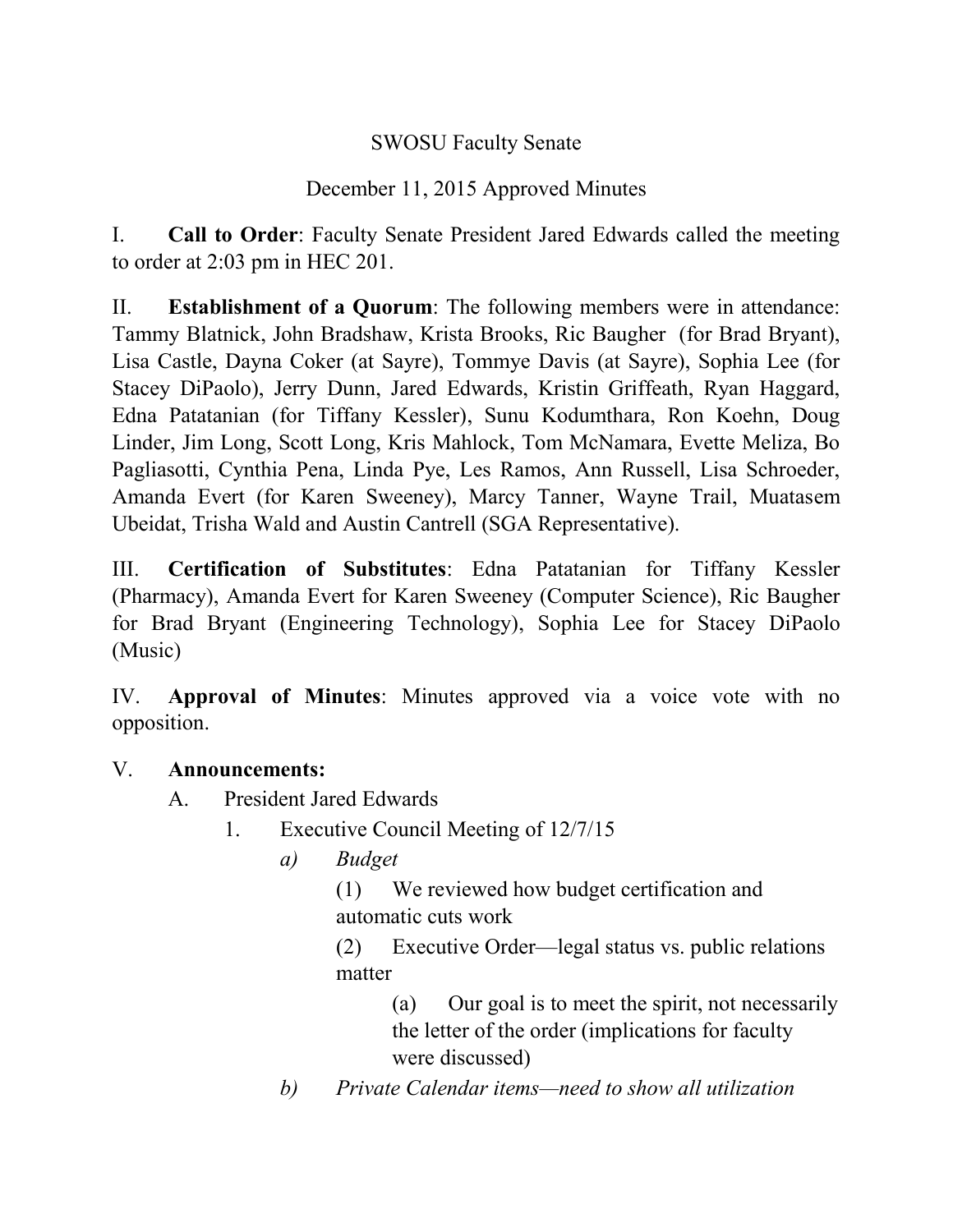*c) Online Course Review and CETL*

(1) Online course offerings have decreased in last 3 years

(2) Process has been necessary for SARA, but is no longer necessary as it stands

(a) Review is not sustainable with current staff

(b) New review will meet SARA requirements only

(c) New online orientation course will reduce faculty requirements

(d) Blended courses do not need review (less than 75% online)

2. Administrative Council Meeting of 12/7/15

*a) Administration 102 is now the International Student Affairs office*

*b) For our graduates, average debt is \$18,649 (\$64,000 for Pharmacy) with 49% of graduates borrowing* 

*c) Scholarship Application Deadline is March 1st*

*d) SWIM is Thursday, March 24th*

*e) Fall Grades are due by Monday, December 21st at 5:00*

*f) College Success GPA for passers is 2.34 and less than 1.0 for those that fail; 75% of those who pass enroll for the next semester*

*g) CETL is increasing options for online exam proctoring/monitoring*

*h) Phone systems will change on Monday, December 21st*

*i) The provost reiterated the importance of focusing on retention*

- 3. Meeting with Provost on 12/8/15
	- *a) Retention*

(1) Efficiency in Remediation (\$400,000 per year potential shift)

(2) OLs to Sis for high risk courses (also potential for departmental tutors)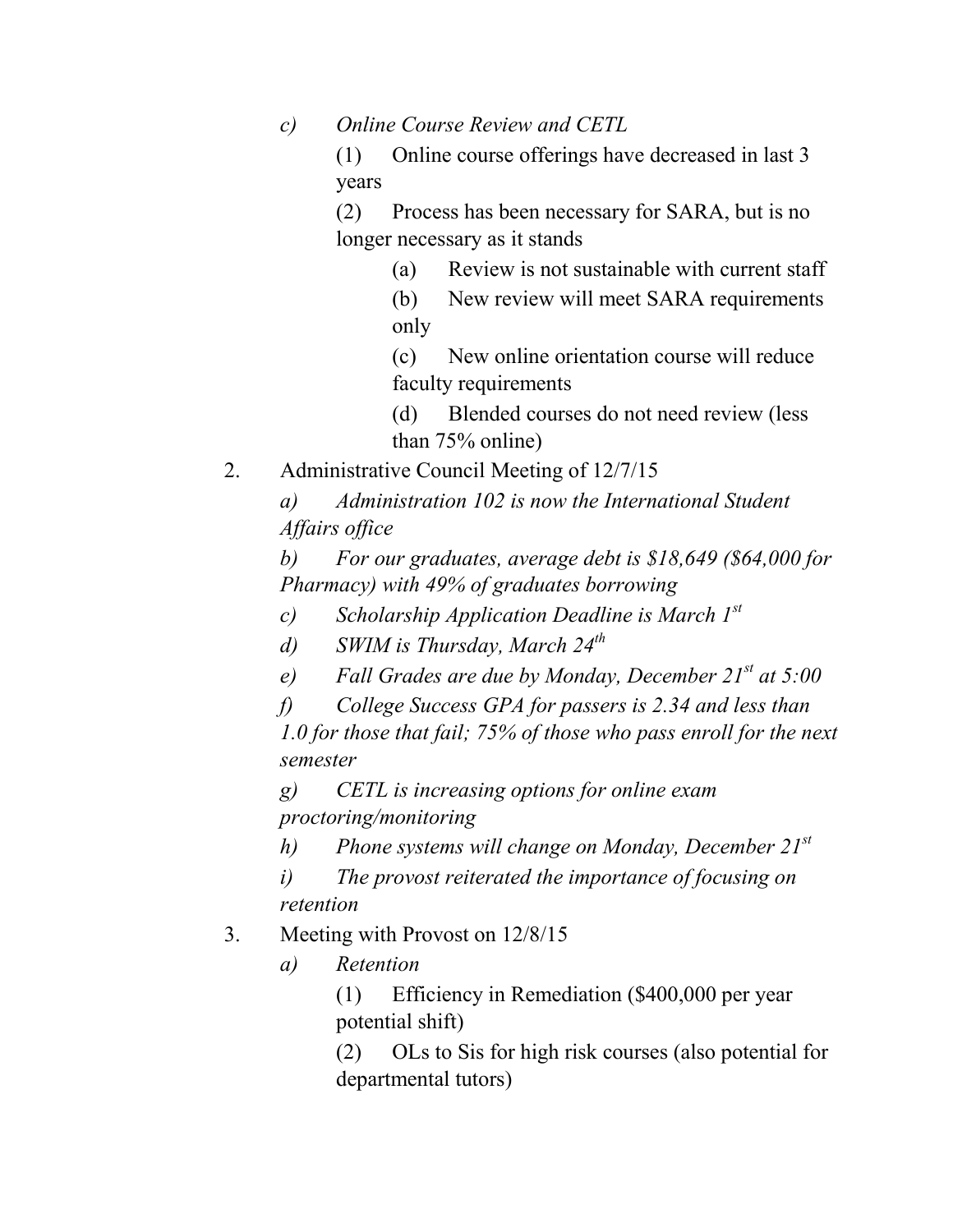- (3) Advising Initiative
- (4) Freshman Orientation to new model
- B. Secretary/Treasurer Trisha Wald
	- 1. Roll Sheet—please sign
	- 2. Treasurer's Report
		- *a) Banc First*
			- (1) November Balance: \$1408.74
			- (2) Current Balance: \$1408.74
		- *b) University Account*
			- (1) November Balance: \$105.01
			- (2) Current Balance: \$105.01
- C. **President-Elect Tom McNamara**: Nothing to report.
- D. **Past President Evette Meliza**: Nothing to report.
- E. **Student Government President Austin Cantrell**: The SGA passed a resolution to recommend changing the name of the student government building to Les Crall Hall and a resolution regarding textbook rental. In addition, SGA President Cantrell fielded questions from the senators regarding students' opinions on Dead Days being moved to the last three (3) days of the semester.
- VI. **Reports from Standing and Ad Hoc Committees**: None.
- VII. **Unfinished Business**: None.
- VIII. **New Business**:

Faculty Senate Motion 2015-12-01:

- A. Due to concerns stemming from the perception that the Faculty Senate discussion regarding international students has resulted in no specific action, it is proposed the Faculty Senate authorize the following actions in given order:
	- 1. The President of the Faculty Senate shall seek specific information on the current timetable for addressing the successful transition of international students.